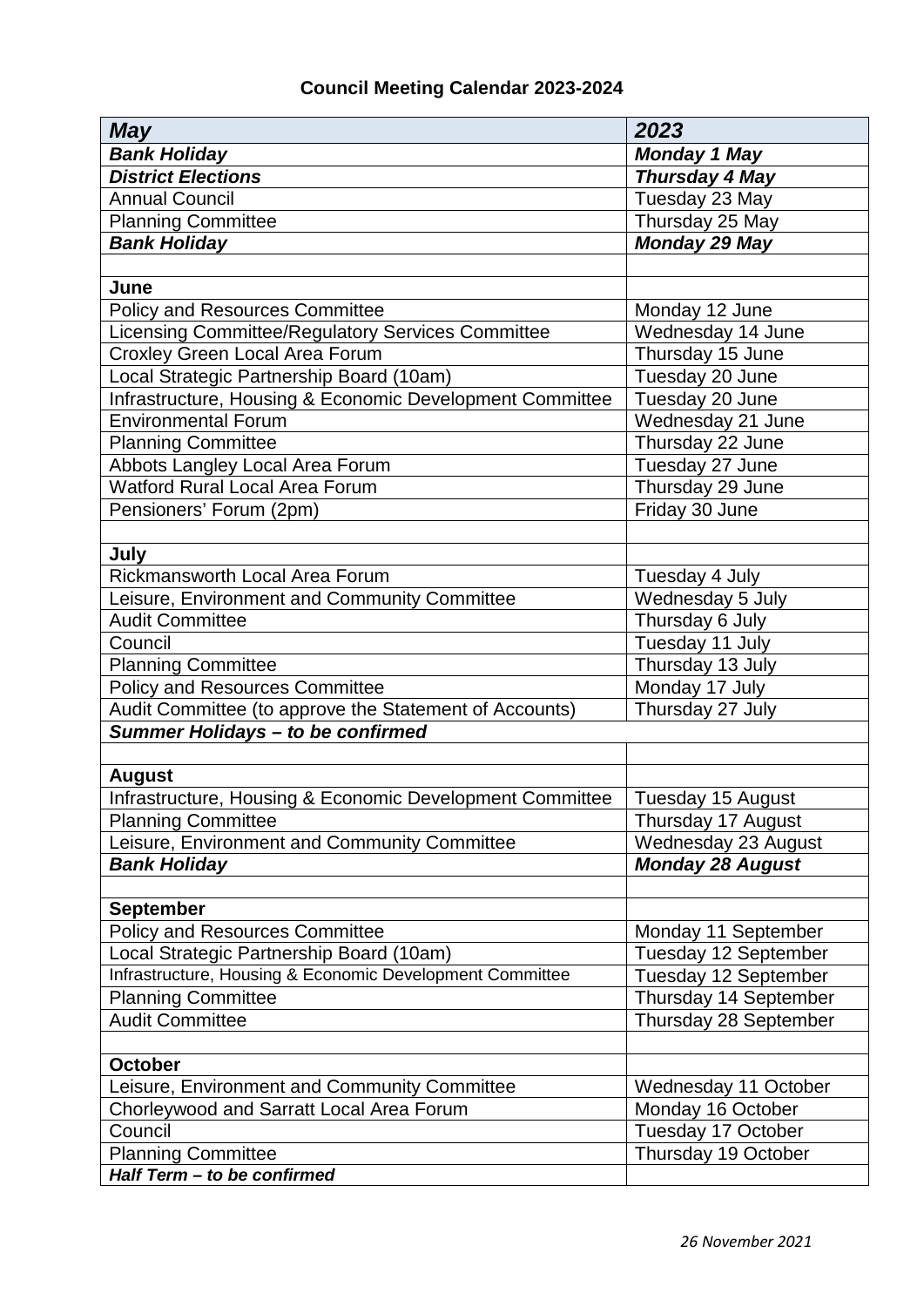| <b>November</b>                                          |                            |
|----------------------------------------------------------|----------------------------|
| <b>Environmental Forum</b>                               | Wednesday 8 November       |
| Abbots Langley Local Area Forum                          | Thursday 9 November        |
| Pensioners' Forum (2pm)                                  | Friday 10 November         |
| <b>Policy and Resources Committee</b>                    | Monday 13 November         |
| <b>Watford Rural Local Area Forum</b>                    | Tuesday 14 November        |
| <b>Planning Committee</b>                                | Thursday 16 November       |
| Infrastructure, Housing & Economic Development Committee | Tuesday 21 November        |
| Rickmansworth Local Area Forum                           | Thursday 23 November       |
| Croxley Green Local Area Forum                           | Tuesday 28 November        |
| Leisure, Environment and Community Committee             | Wednesday 29 November      |
| <b>Audit Committee</b>                                   | Thursday 30 November       |
|                                                          |                            |
| <b>December</b>                                          |                            |
| <b>Policy and Resources Committee</b>                    | Monday 4 December          |
| Licensing Committee/Regulatory Services Committee        | Wednesday 6 December       |
| Council                                                  | Tuesday 12 December        |
| <b>Planning Committee</b>                                | Thursday 14 December       |
| <b>Christmas Day</b>                                     | <b>Monday 25 December</b>  |
| <b>Boxing Day</b>                                        | <b>Tuesday 26 December</b> |
| School Holiday - to be confirmed                         |                            |
|                                                          |                            |
|                                                          |                            |
| <b>January</b>                                           | 2024                       |
| <b>New Year's Day</b>                                    | <b>Monday 1 January</b>    |
| Leisure, Environment and Community Committee             | Wednesday 10 January       |
| Infrastructure, Housing & Economic Development Committee | Tuesday 16 January         |
| <b>Planning Committee</b>                                | Thursday 18 January        |
| <b>Policy and Resources Committee</b>                    | Monday 29 January          |
|                                                          |                            |
| <b>February</b>                                          |                            |
| Licensing Committee/Regulatory Services Committee        | Wednesday 7 February       |
| Council to be followed by Council Tax Setting Committee  | Tuesday 20 February        |
| <b>Planning Committee</b>                                | Thursday 22 February       |
| Half Term - to be confirmed                              |                            |
|                                                          |                            |
| <b>March</b>                                             |                            |
| Pensioners' Forum (2pm)                                  | Friday 1 March             |
| <b>Rickmansworth Local Area Forum</b>                    | Tuesday 5 March            |
| Chorleywood and Sarratt Local Area Forum                 | Wednesday 6 March          |
| Abbots Langley Local Area Forum                          | Thursday 7 March           |
| <b>Policy and Resources Committee</b>                    |                            |
|                                                          | Monday 11 March            |
| Leisure, Environment and Community Committee             | Wednesday 13 March         |
| <b>Planning Committee</b>                                | Thursday 14 March          |
| Infrastructure, Housing & Economic Development Committee | Tuesday 19 March           |
| <b>Environmental Forum</b>                               | Wednesday 20 March         |
| Local Strategic Partnership Board (10am)                 | Wednesday 20 March         |
| <b>Audit Committee</b>                                   | Thursday 21 March          |
| <b>Good Friday</b>                                       | <b>Friday 29 March</b>     |